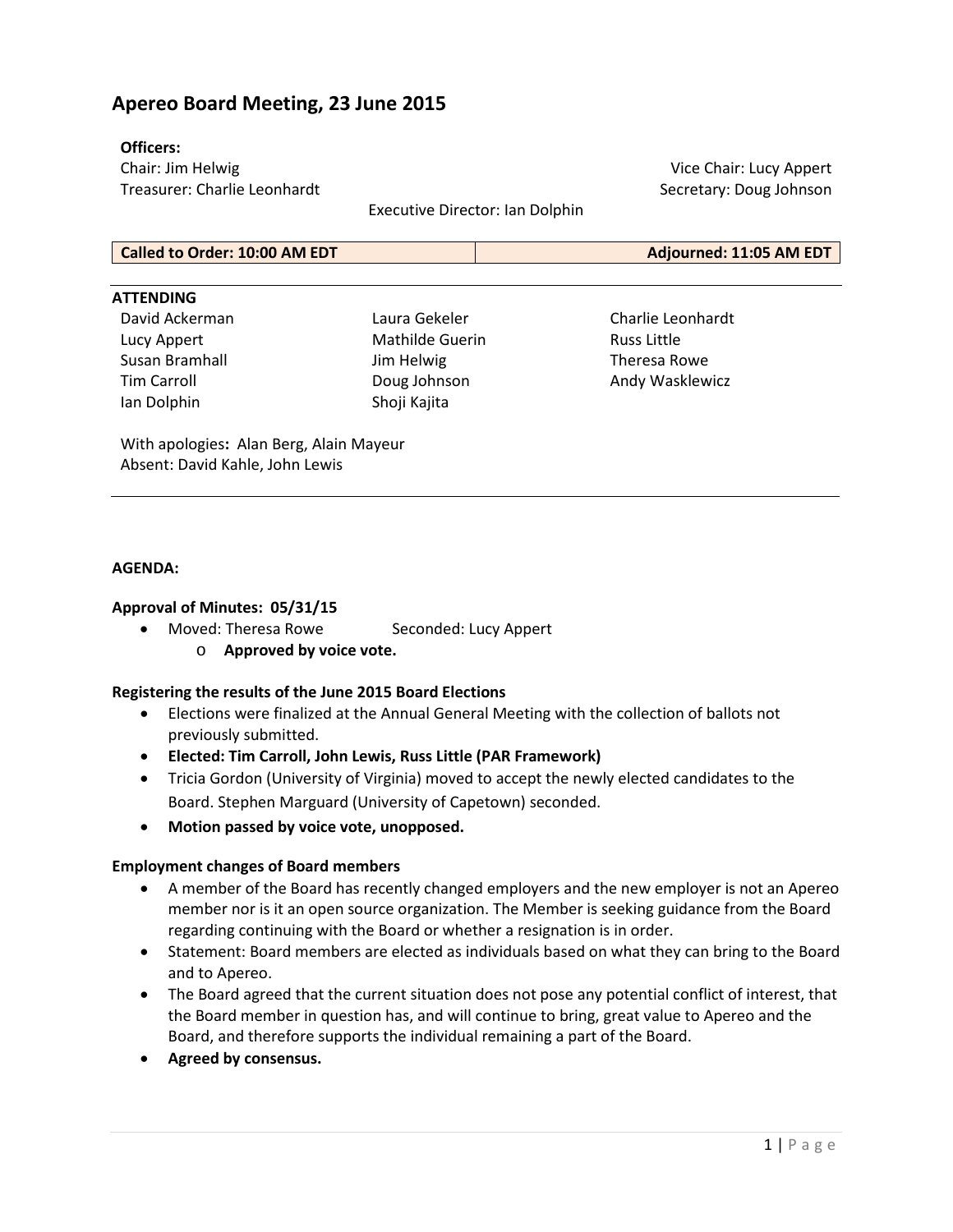### **Financial Reports**

- The Membership Dues sub-committee is currently setting up a meeting to look at revising the dues structure to take into consideration the variety of institutions, sizes, and national financial status.
- Operational funding was presented in written documents with the caveat that costs associated with the conference are still being compiled. Given the significant impact of conference expenses, the Board decided to hold off on detailed discussion of finances until next month when the overall picture will be clearer.

#### **Executive Director's Report**

- a) Unconference/Conference Planning Update.
	- o i. Investigating NYU for Open Apereo 2016. Other options being considered
	- o ii. Unconference awaiting details from Quebec (arrived to Ian last evening). Push out messaging within next week.
		- i. 30 Sept. 1 Oct. plus 2 Oct. activities
		- ii. Focus on local open source communities/people and networking
		- iii. HEC Montreal Business School is handling arrangements for Unconference.
- b) Incubation update. IWG did not meet in June. Notes on new contexts for Apereo incubation at https://apereo.oaeproject.org/content/apereo/NkD0BjP8c.
- c) Fall/Autumn membership campaign call for volunteers to provide input/feedback on messaging.
- d) Educause Planning. Open reception represents questionable value for money/effort. Focus on Apereo messaging in accepted conference sessions -printed material etc.
	- o Encouraging Board members and projects to give serious consideration to submitting proposals for conferences to promote open source activities and
	- o Board will set up a document to start building a strategy for presentation proposals: conferences > topics > alignments, proposals.

#### **The Board moved to Executive Session to consider sensitive information.**

Moved: Lucy Appert. Seconded: Theresa Rowe. Approved by consensus. Time: 9:39AM

#### **The Board voted to End Executive Session.**

Moved: Jim Helwig. Second, Theresa Rowe. Time: 9:59AM

#### **Newsletter/Web Site**

- Lucy Appert is leading this effort
- Seeking to make the newsletter more than just announcements but to incorporate more information about projects, key activities, notable accomplishments, etc.

#### **Board Retreat Report – Draft for Publication**

• Board members should review and comment via email so that the report can be made public ASAP. Target date for going public is +/- 6 July.

#### *Call for Topics for August Board Meeting*

#### **Adjournment:**

- Moved: David Ackerman Seconded: Susan Bramhall
	- o **Approved by Consensus.**
	- o Meeting adjourned at 11:04 AM (EDT)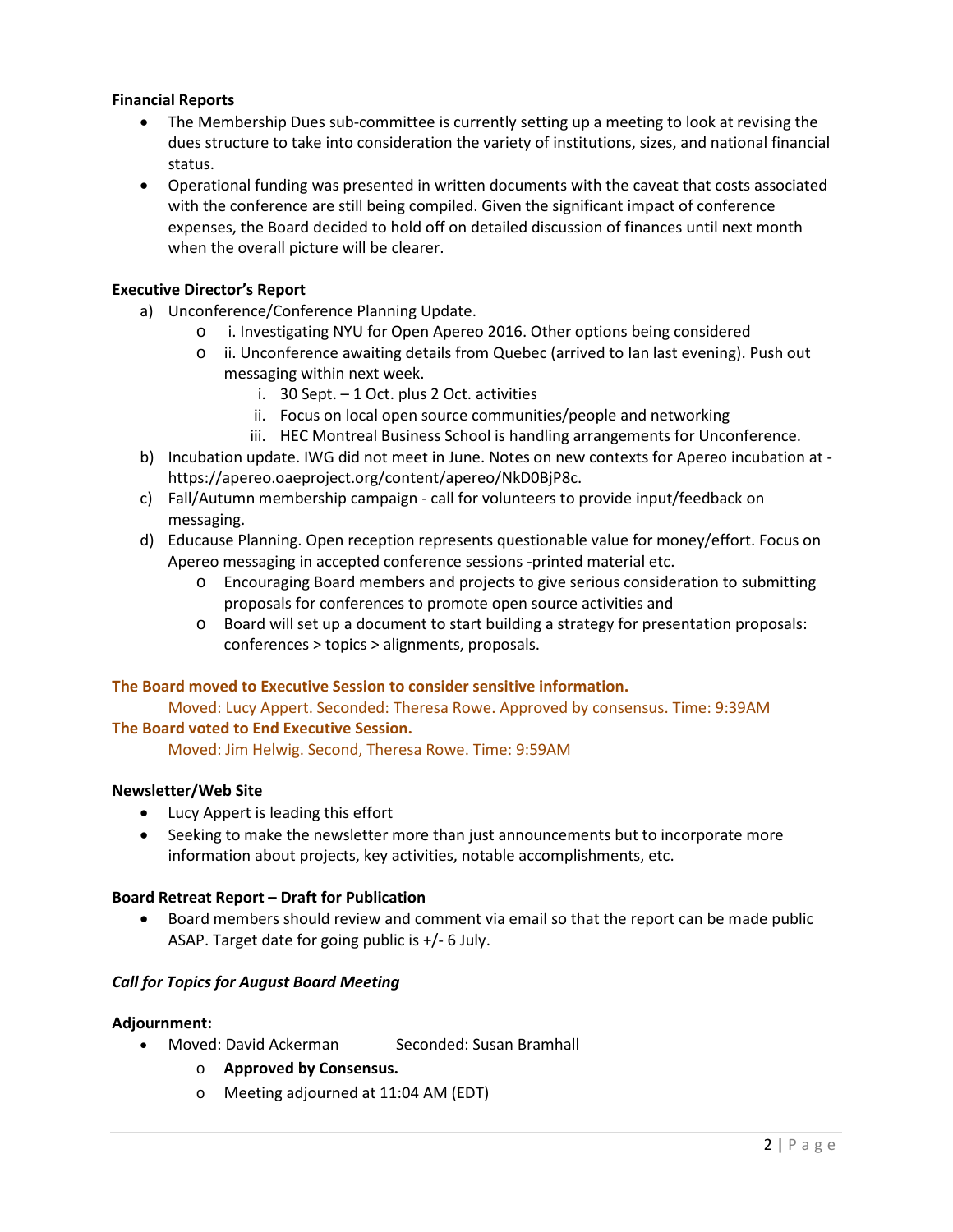# *Information Items*

#### **Participation Calendar:**

- **Montreal Unconference:** 30 Sept. 1 Oct. plus 2 Oct. activities. Focus on local open source communities/people and networking
- **Apereo Webinars**:<https://www.apereo.org/content/apereo-events>
- **Educause Annual Conference 2015**. Oct. 27 30, Indianapolis, IN, USA. (Note: Apereo Board typically meets at this Conference; officially or socially depending on # attending).